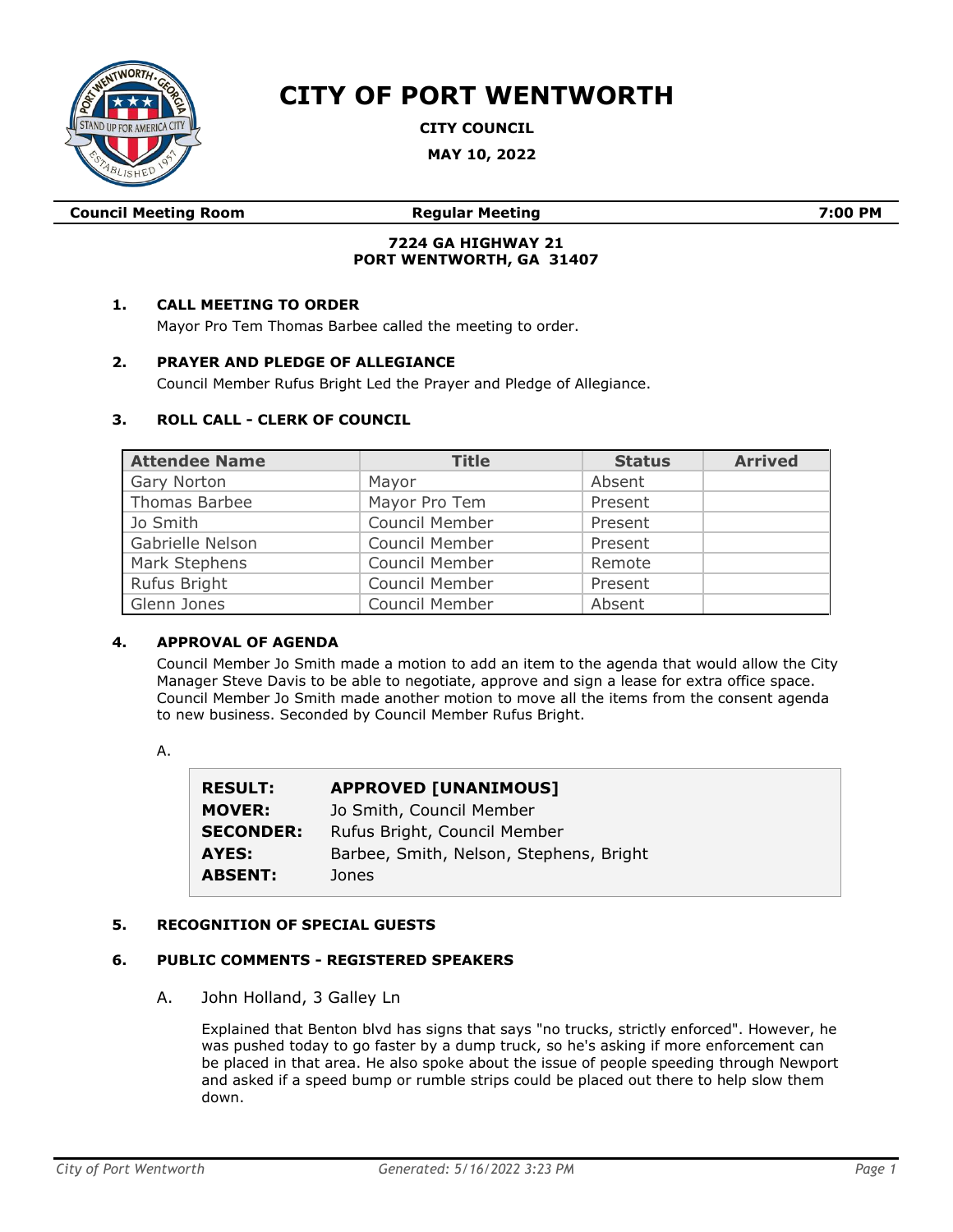B. Jill Litter

Jill Litter sent an email to the council in regard to speed bumps being added in Newport, the issue with people stopping at stop signs on Stemson, and the hole that continues to get bigger on Scott Rd next to Bojangles. She has already put in a work order for the hole on Scott rd, but nothing has been done.

C. Georgia W. Benton, 135 Saussy rd

Mrs. Benton presented pictures to the council to show how the water was draining from highway 21 into the ditch near Saussy rd. She stated that when the developers decided to block some of the ditches it forced the water from the north side to go into the south, which in return is flooding her out. She stated that the terrain of her property and Saussy road has a negative slope.

D. Janet Hester, 440 Meinhard rd

Mrs. Hester explained that she is asking for a PUD to be put in place, so that any development that goes on in the Montieth-Meinhard area is aware of the Planned Urban Development guidelines.

E. Trevor Ferguson, 6 Laurel Ridge Ct

Mr. Ferguson requested for speed bumps to be added on Red Robin in Lakeshore. He then asked if no more warehouses can be added to some of these open spaces and instead add something that will increase the quality of life here in Port Wentworth. He also asked if he could use the council room for a town hall in two weeks, so that a few of the home owners can meet with the Patel development team.

## **7. ELECTIONS & APPOINTMENTS**

#### **8. ADOPTION OF MINUTES**

A. Regular Council Meeting Minutes - April 28, 2022

| <b>RESULT:</b>   | <b>APPROVED [UNANIMOUS]</b>             |
|------------------|-----------------------------------------|
| <b>MOVER:</b>    | Rufus Bright, Council Member            |
| <b>SECONDER:</b> | Gabrielle Nelson, Council Member        |
| AYES:            | Barbee, Smith, Nelson, Stephens, Bright |
| <b>ABSENT:</b>   | Jones                                   |

## **9. COMMUNICATIONS & PETITIONS**

## **10. CONSENT AGENDA**

The following items were moved to New Business:

- A. 2660 : Contract Award for the Sewerage System Rehabilitation Project May 2022
- B.2662 : Adoption of Millage Rate

C.2661 : Next Site - Commercial Development Consultants

## **11. UNFINISHED BUSINESS**

## **12. NEW BUSINESS**

A. Contract Award for the Sewerage System Rehabilitation Project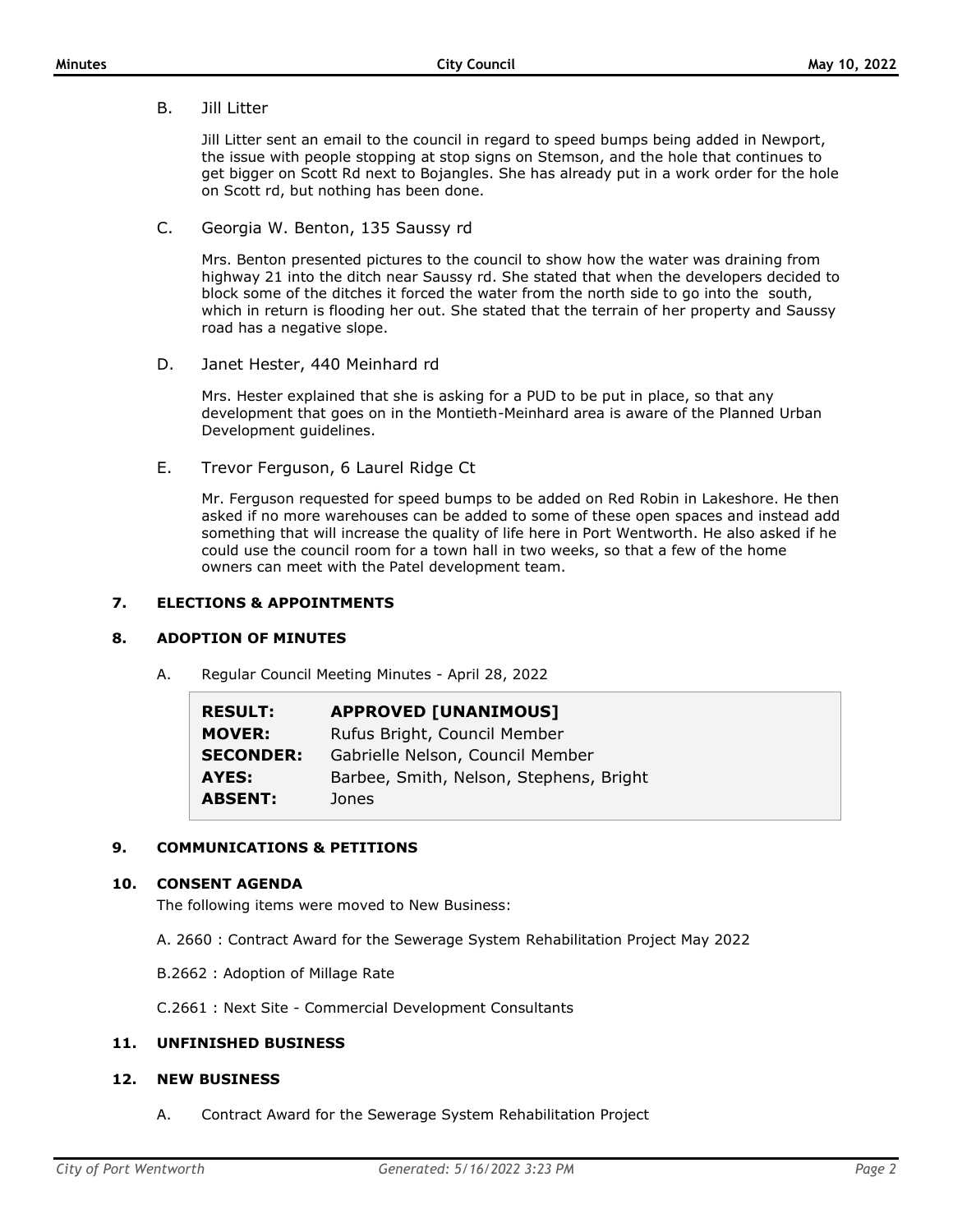City Manager Steve Davis stated that this contract cost would be budgeted for FY 23 budget cycle.

The Director of Facilities Omar Senati explained how last year the city had multiple sewer spills and it leaked on to state water, therefore the EPD got involved and put the city into a consent order to address the issue. The city submitted a 5 year corrective plan and this would be phase 1 of the plan. This will check the I&I issue which is where ground water gets into the sewer system that causes sewer spills. This will do a smoking test, check and video tape the lines, and they will also GPS the sewer mounds so we know exactly where they are. There were four companies that did the collect plans to submit to the city, but only two provided bids.

Council Member Thomas Barbee asked if the bid package included all the manhole covers and Mr. Senati said yes, however, this would just be the preliminary stage and the actual prices for what needs to be done would come after.

Council Member Mark Stephens asked who would be responsible for cost overruns, and Mr. Davis said that if that were to happen a change order would then need to be done. Mr. Senati also stated that contingencies have been budgeted for as well within the overall price.

A motion was made by Council Member Rufus Bright to accept the lower bid by Southeast pipe Survey and it was second by Council Member Gabrielle Nelson.

| <b>RESULT:</b>   | <b>APPROVED [UNANIMOUS]</b>             |
|------------------|-----------------------------------------|
| <b>MOVER:</b>    | Rufus Bright, Council Member            |
| <b>SECONDER:</b> | Gabrielle Nelson, Council Member        |
| AYES:            | Barbee, Smith, Nelson, Stephens, Bright |
| <b>ABSENT:</b>   | Jones                                   |
|                  |                                         |

B. Adoption of Millage Rate

Council Member Thomas Barbee stated that they could not officially adopt the millage rate, but they can vote to maintain the millage rate. Council Member Jo Smith made a motion to support maintaining the current millage rate and it was second by Council Member Gabrielle Nelson.

| Jo Smith, Council Member                |
|-----------------------------------------|
|                                         |
| Gabrielle Nelson, Council Member        |
| Barbee, Smith, Nelson, Stephens, Bright |
| Jones                                   |
|                                         |

C. Next Site – Commercial Development Consultants

City Manager Steve Davis explained that this group is an economic development team for many cities across the southeast. They will do market analysis throughout the city to bring restaurants and retail developments to our community. He also presented the data that showed what they do and how they are successful.

Council Member Jo Smith wanted to make sure that their idea of mix use development wasn't warehouses and homes. Mr. Davis explained that the company does not do any industrial soliciting and the mix use will be retail and restaurants.

Council member Gabrielle Nelson asked if we were going to do the minimum three year contract with the organization and are there any guarantees that we will get business, and Mr. Davis said yes because the cost of the three year contract is cheaper than hiring an economic developer director, and the contract is not exclusive, so if they wanted to